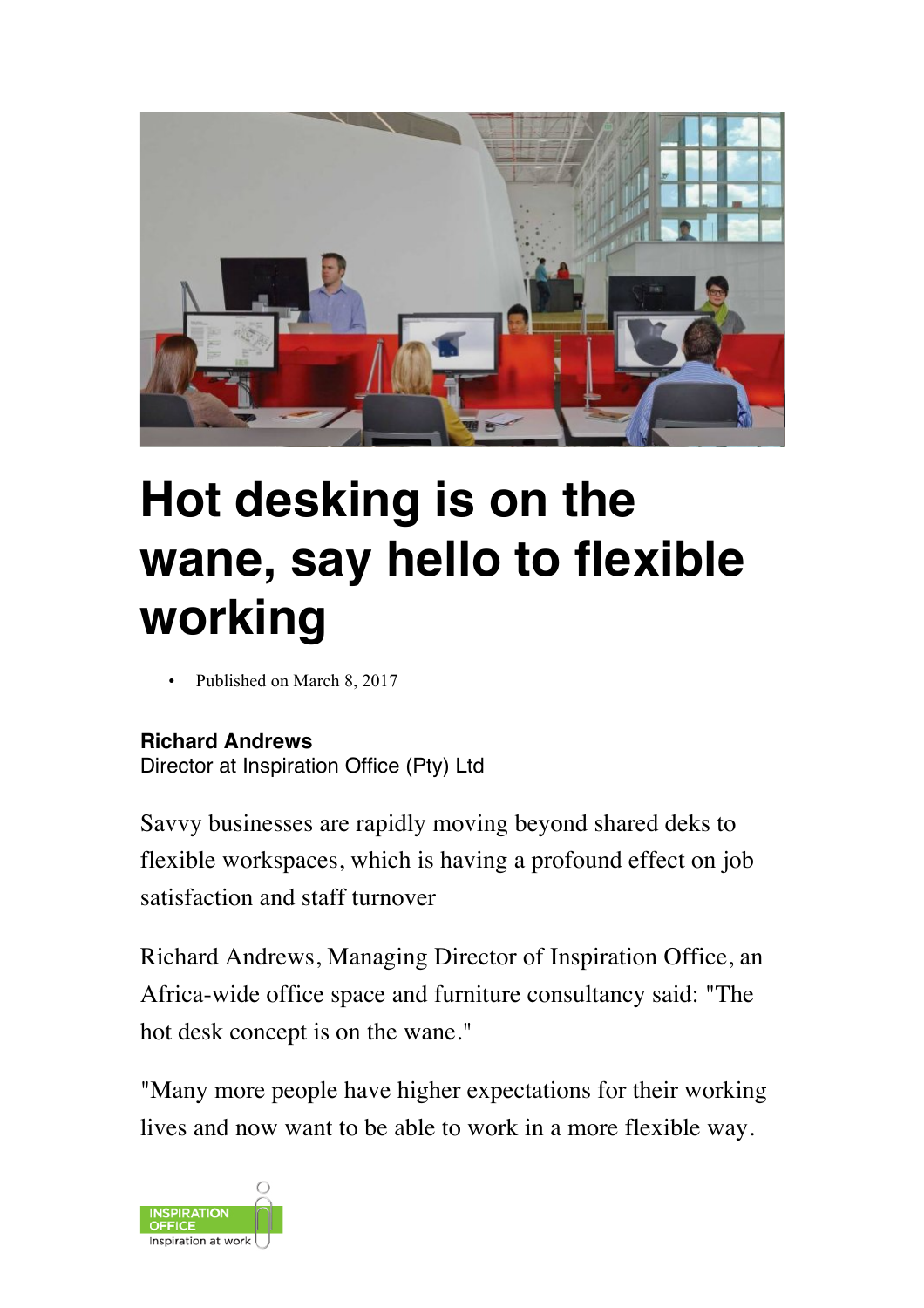Offices are adapting to meet that need. A bonus and a pat on the back is no longer enough to retain staff."

Recent research by a UK social research charity The Joseph Rowntree Foundation found that almost half the UK workforce would like the opportunity to work in a more flexible way. Job search firm CareerBuilder's research revealed that 56% of employees who describe themselves as satisfied in their jobs cited work/life balance as a key factor. Only 39% cited salary as the root of their job satisfaction.

Said Andrews: "Rather than setting up rows of traditional desks, each with their own power point and telephone, firms should consider shared spaces with work benches and social hubs where staff can work in a group or on their own in a more informal setting."

Companies are seeing rewards from a more flexible approach. US retailer Best Buy adopted flexibility at its headquarters, resulting in a reduction in staff turnover of 45%.

"As technology develops to enable access to corporate systems, services and applications from any location at any time, employees are increasingly questioning the need to sit at a particular desk in a specific office at set times each day," Andrews noted.

The future of flexible working can be divided into three areas – space, location and time.

# **Flexible space**

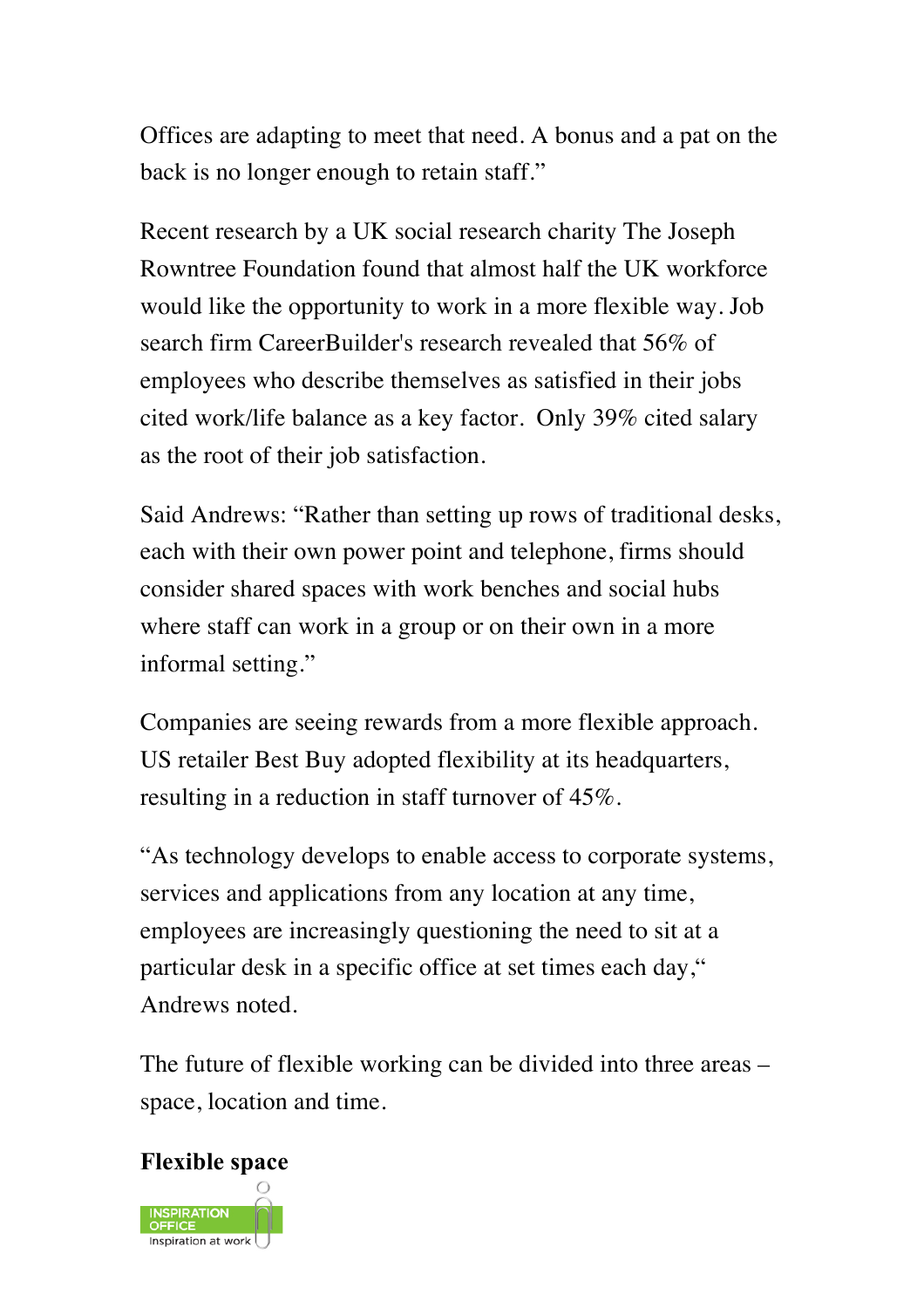Flexible work spaces have the advantage that they don't "belong" to any individual or team, meaning staff are less likely to get territorial over a particular place. They are also a great use of space for businesses looking to get the most value out of building costs, as they can be used in different ways - from a short meeting to an employee needing to focus on a particular project away from their team.

A clear-desk policy is a must when considering any of the above, ensuring that staff don't reserve a certain seat or desk even when they're away from an office.

# **Flexible location**

Remote working is being embraced by many businesses to allow staff to work while travelling or offsite. Whether it's letting staff head home after an external meeting to carry on working, or a more formal arrangement enabling workers to be at home for certain days per week, employees are increasingly demanding these opportunities. Enterprises that fail to offer flexible working policies and options will soon find they are unable to compete with larger companies when it comes to recruiting and retaining talent.

# **Flexi time**

The most radical of the three options, but it's one already widely practised by micro businesses, startups and entrepreneurs. However, we have yet to see a real shift to flexible hours among larger enterprises.